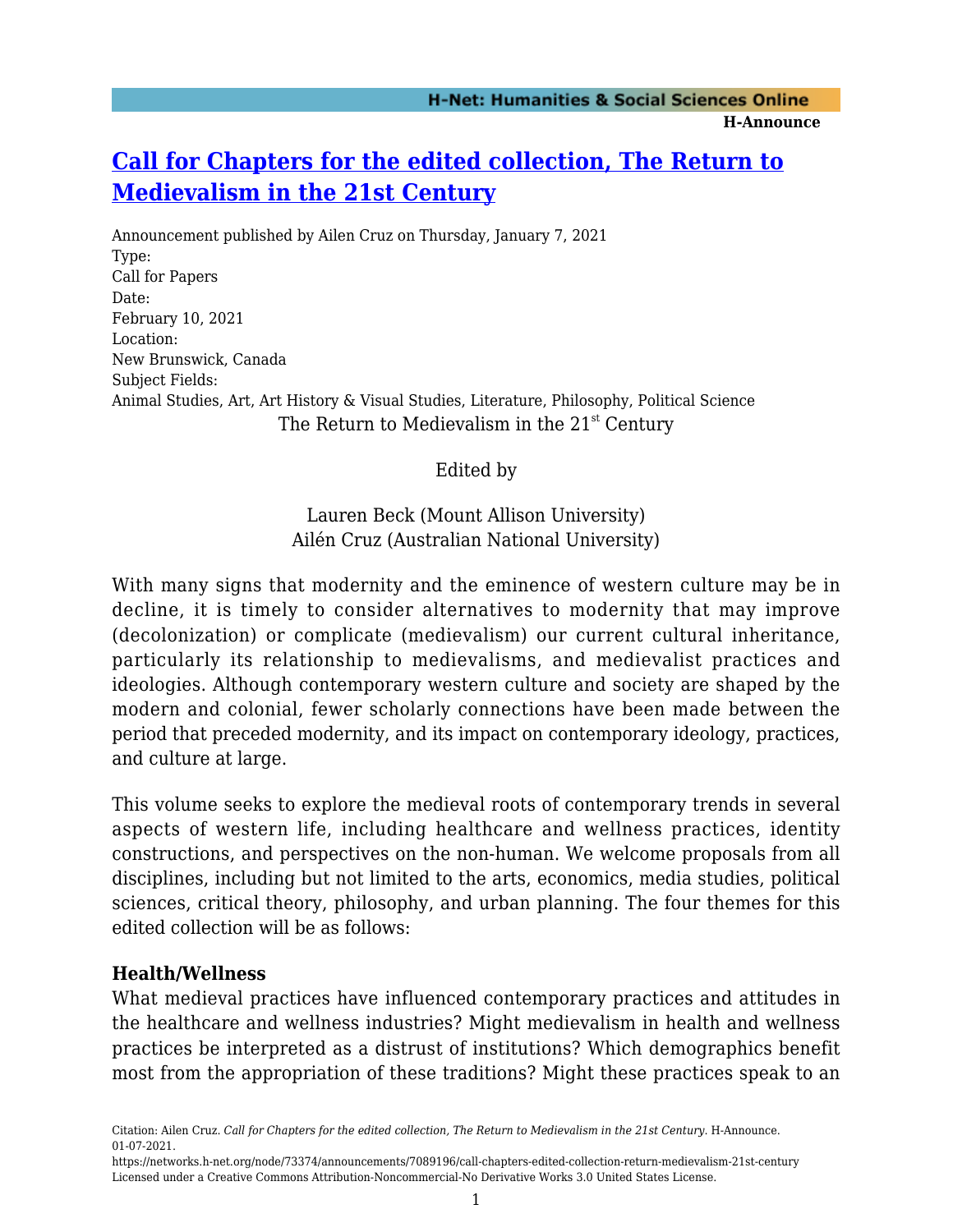oversimplification of our understanding of their medieval counterparts?

## **Non-human, eco-criticism, bioethics**

How has medieval ideology on the non-human contributed to current ontological constructions? Do contemporary interpretations further or challenge these medieval presuppositions? Why might the appropriation of medieval media (i.e. bestiaries, medieval art as the base for memes, etc.) be alluring for contemporary creators and their audiences?

### **Spiritualism**

Have certain aspects of medieval religious fervor resurfaced in contemporary society? What might this resurgence, as well as the new hallmarks they bear, indicate? How could medieval methods of information interpretation relate to current dissemination and the growing number of extremist manifestations?

### **Identity**

How might women, people of colour, and other minorities be impacted by a decline in modernity that seems to collide at times with the ascent of medievalism? What does this trend toward medievalism foreshadow for western culture and society? Who benefits and who loses from neomedievalism? How do medieval race constructs impact contemporary society? What successful genres (i.e. within literature, entertainment, music, etc.) bear the mark of medieval ideology?

Please send a 500-word abstract, along with a short biography to:

Dr. Lauren Beck ([lbeck@mta.ca\)](mailto:lbeck@mta.ca)

Dr. Ailén Cruz ([ailen.cruz@anu.edu.au\)](mailto:ailen.cruz@anu.edu.au)

### **The editors:**

Lauren Beck holds the Canada Research Chair in Intercultural Encounter at Mount Allison University. She pursues research intently focused on questions of race, gender, and visuality in the late medieval and early modern periods. Her recent books include *Illustrating el Cid, 1498-Today* (2019) and *Firsting in the Early Modern Atlantic World* (2019).

Ailén Cruz received her Ph.D. from the University of Toronto in 2020 and is currently a Lecturer at the School of Literature, Languages and Linguistics for the

Citation: Ailen Cruz. *Call for Chapters for the edited collection, The Return to Medievalism in the 21st Century*. H-Announce. 01-07-2021.

https://networks.h-net.org/node/73374/announcements/7089196/call-chapters-edited-collection-return-medievalism-21st-century Licensed under a Creative Commons Attribution-Noncommercial-No Derivative Works 3.0 United States License.